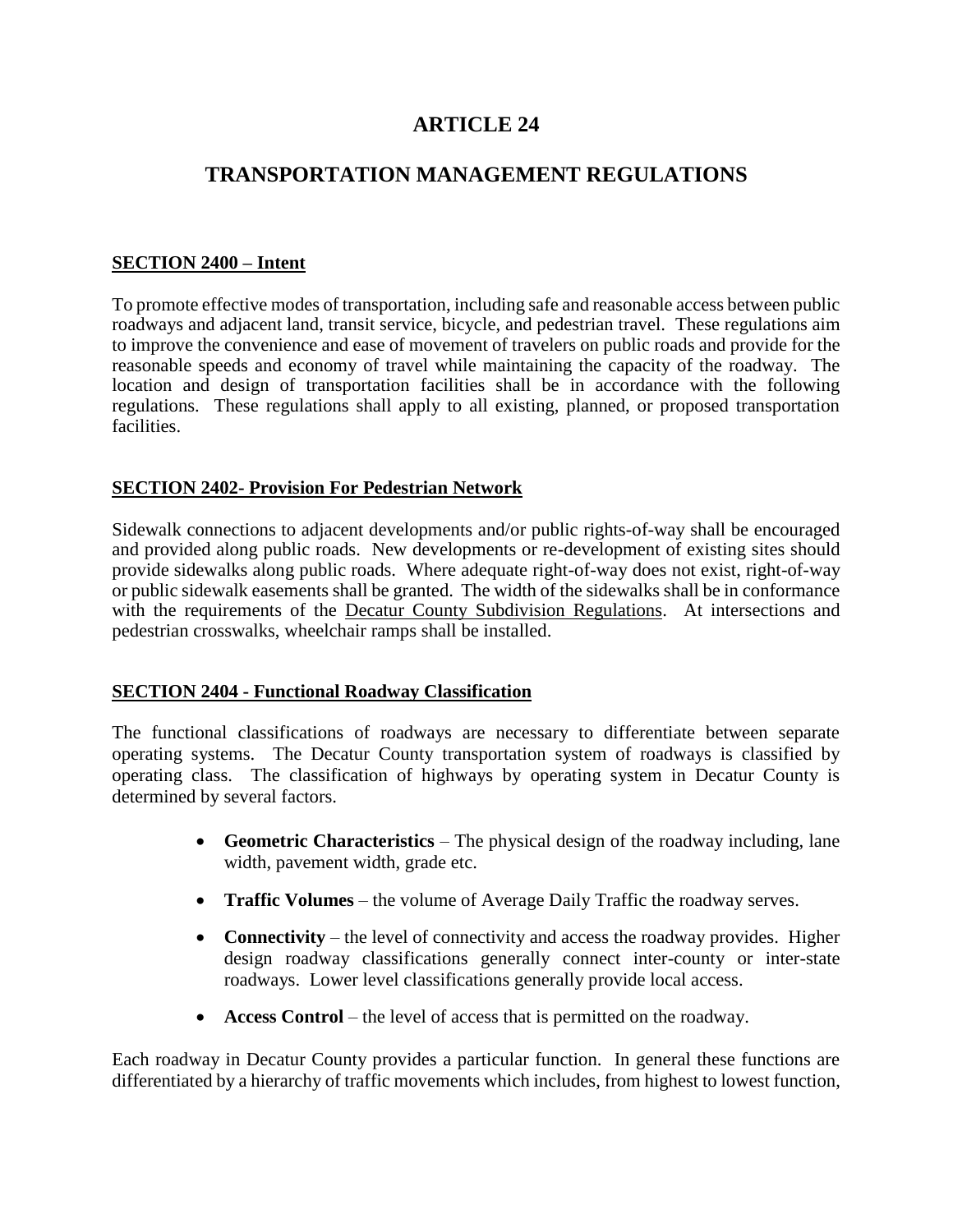local access roads, collection systems, distribution facilities and primary movements. Each roadway in the county is classified by one of these operational functions.

### **1. ROADWAY CLASSIFICATIONS**

The procedure to classify roadways follows a two-phase process.

- 1) *Classification by Access*  A determination made based on the interconnectivity of the roadway and the importance of the route not only within the county but externally as well. This establishes the roadway category; arterial, collector or local roadway.
- 2) *Classification by Traffic Volumes* Analysis of the Average Daily Traffic (ADT) sub-classifies each facility determining the design parameters appropriate to that level of roadway.

### **A. Arterial System**

There are two types of arterials, the principal arterial and the rural arterial. A principal arterial is generally identified as a facility which serves corridor movements adequate for statewide or interstate travel. The roadways in this category can be identified as the interstate system within the county.



Arterials are categorized by their linkages to cities or larger towns and they generally provide interstate or intercounty service. They are capable of attracting travel over long distances and have a spacing that is consistent with the population density in the county. All developed areas should generally be within a reasonable distance to an arterial.

| <b>Arterial Roadways</b>            |  |  |  |  |
|-------------------------------------|--|--|--|--|
| SR 46<br>SR <sub>3</sub><br>SR 421. |  |  |  |  |

To further classify the roadways in this category, three (3) sub-categories are used based on the ADT volumes on the facilities. A list of these sub-categories is listed in Table 24.1. As each sub-category serves a separate level of traffic, design criteria has been developed separately to accommodate these differences. For example, a high-volume arterial's design standards will be greater than that of a low-volume arterial.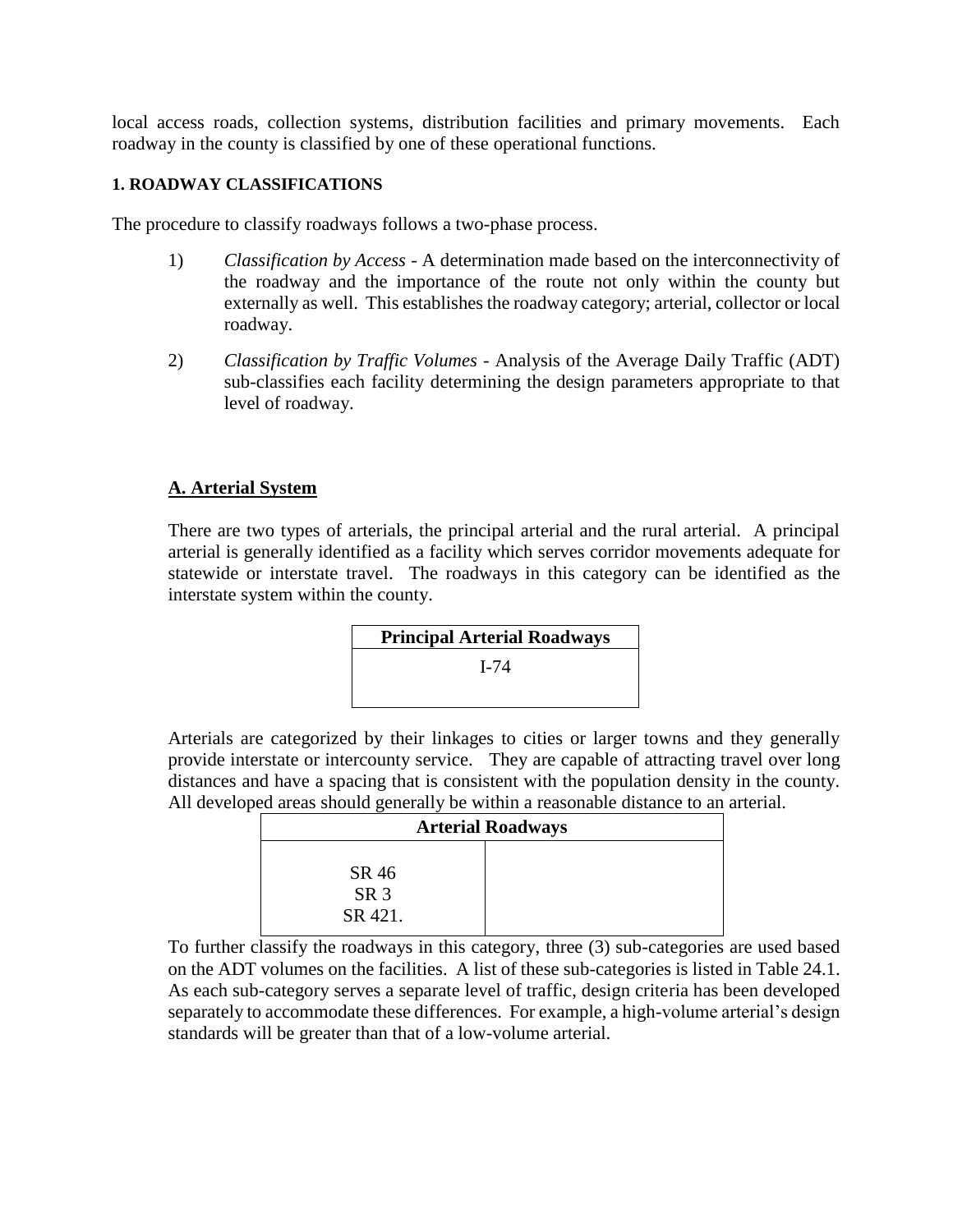| <b>Sub-Category</b> | <b>Average Daily Traffic</b><br>(ADT) |
|---------------------|---------------------------------------|
| Rural Arterial      | ADT < 400                             |
| Category I          |                                       |
| Rural Arterial      | 400 < ADT < 3,000                     |
| Category II         |                                       |
| Rural Arterial      | 3,000 < ADT < 5,000                   |
| Category III        |                                       |
| Rural Arterial      | ADT > 5,000                           |
| Category IV         |                                       |

|  | Table 24.1 - Rural Arterial Sub-Categories |  |  |
|--|--------------------------------------------|--|--|
|  |                                            |  |  |

Along an arterial roadway, the provision of direct access to abutting land is **subordinate**  to providing service to through traffic as facilitated through the following conditions:

- a. Direct private access to arterial roadways shall be permitted only when the property in question has no other reasonable access to the public roadway network;
- b. The design and location of allowable private access points must comply with all applicable sections of this regulation;
- c. Direct private access points to arterial roadways may be designated as "Temporary" and all requirements of Section 2460 shall apply.

# **B. Collector System**

The collector system generally serves intracounty travel as opposed to statewide movements. The trips associated with a collector are predominantly shorter than those associated with arterial routes. Consequently, lesser design speeds are used and the design standards are generally less than that of arterial routes. Collector routes provide service to smaller communities and provide connections to the arterial system. They are categorized as serving the more important intracounty routes.

In order to further define the collector system the following sub-categories have been developed based on the ADT volumes on the roadway.

| <b>Sub-Category</b> | <b>Average Daily Traffic</b><br>(ADT) |
|---------------------|---------------------------------------|
| Rural Collector     | ADT < 400                             |
| Category I          |                                       |
| Rural Collector     | 400 < ADT < 1,000                     |
| Category II         |                                       |
| Rural Collector     | 1,000 < ADT < 3,000                   |
| Category III        |                                       |
| Rural Collector     | 3,000 < ADT < 5,000                   |
| Category IV         |                                       |
| Rural Collector     | ADT > 5,000                           |
| Category V          |                                       |

### **Table 24.2 – Rural Collector Sub-Categories**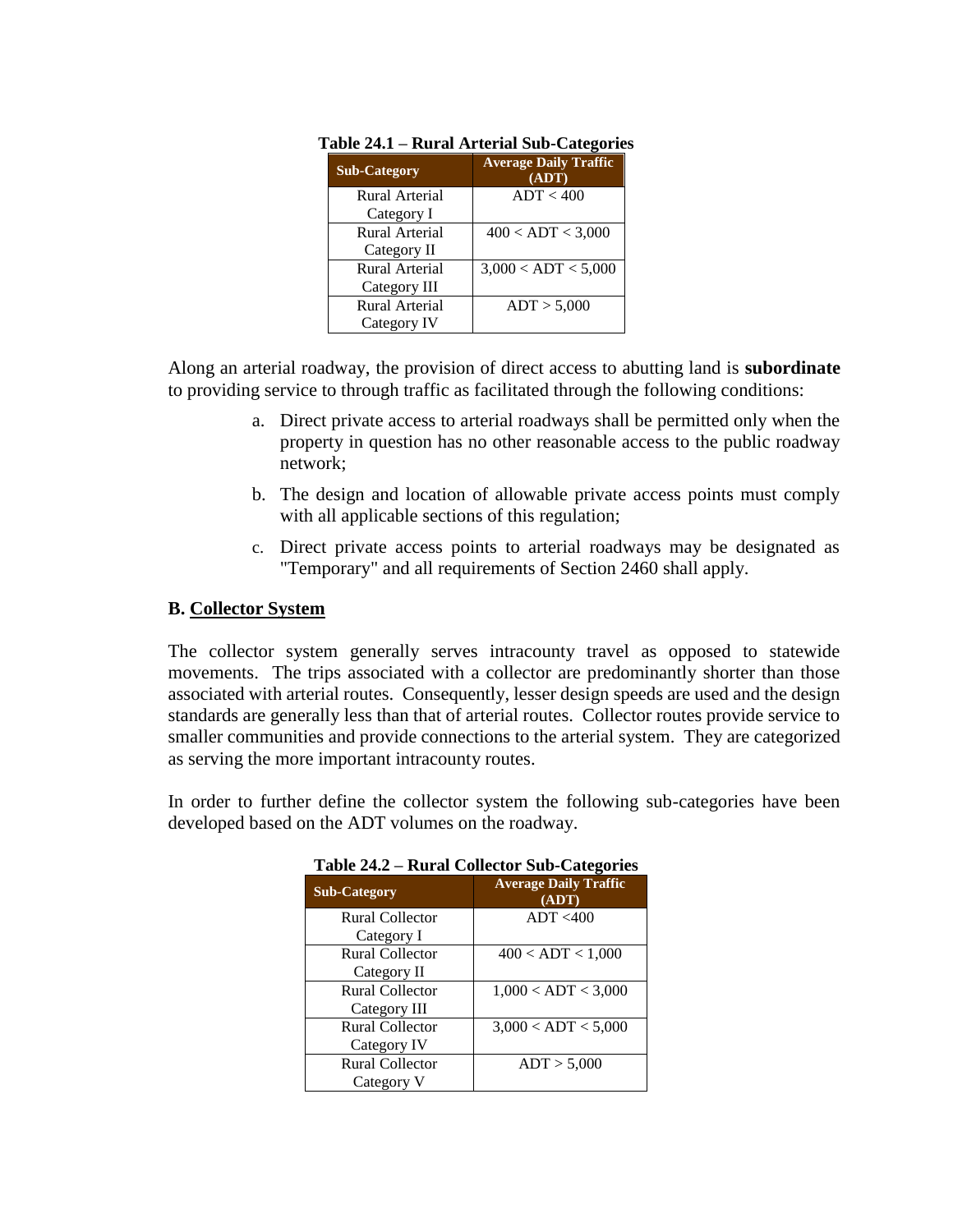### **C. Local Roadways**

The local roadway system in contrast to the arterial and collector system primarily provides access to adjacent land and to the wider network. It serves principally shorter trips and constitutes all roadways not classified as arterials or collector roads. To further designate this category and the design parameters required a set of sub-categories has been developed based on the roadway traffic volumes. These sub-categories are presented in Table 24.3 below.

| <b>Sub-Category</b>             | <b>Average Daily Traffic</b><br>(ADT) |
|---------------------------------|---------------------------------------|
| Rural Local Category I          | ADT < 400                             |
| <b>Rural Local Category II</b>  | 400 < ADT < 1,000                     |
| <b>Rural Local Category III</b> | 1,000 < ADT < 3,000                   |
| <b>Rural Local Category IV</b>  | 3,000 < ADT < 5,000                   |
| Category V                      | ADT > 5,000                           |
| Curb & Gutter Local Road        | NA                                    |
| (Urban Local Road)              |                                       |

**Table 24.3 – Local Roadway Sub-Categories**

### **2. ROADWAY CLASSIFICATION VERIFICATION AND TRAFFIC COUNTS**

It is important to note that the Roadway Functional Classifications will need to be continually reviewed and updated by the county. Functional Classifications can change over time due to new development and changing travel patterns. **The Plan Commission may require a 24-hour traffic count be conducted at the expense of the applicant on any roadway where an access point is requested.** The traffic count must be preformed by a firm approved by the Planning Director.

The functional classification of roadways within the county will change as the county develops and as road improvements and new roadways are constructed. Therefore development requests shall be reviewed to determine if the request will result in a functional change of the roadway. The classification of an existing or proposed roadway may be reviewed based upon a consideration of existing and projected traffic volumes, newly adopted transportation plans, changes in the existing and/or proposed character of lands adjoining the roadway, amended land use plans and zoning classification, and the availability of reasonable access to affected lands.

### **SECTION 2406 - Minimum Spacing of Driveways**

In order to minimize the potential for accidents and delay to through vehicles, all adjacent driveways onto public roadways must be separated by the minimum distance shown in *Table 24.4.* These minimum spacing requirements may be adjusted slightly to better accommodate minimum sight distance requirements. Local residential streets shall be exempt from the driveway spacing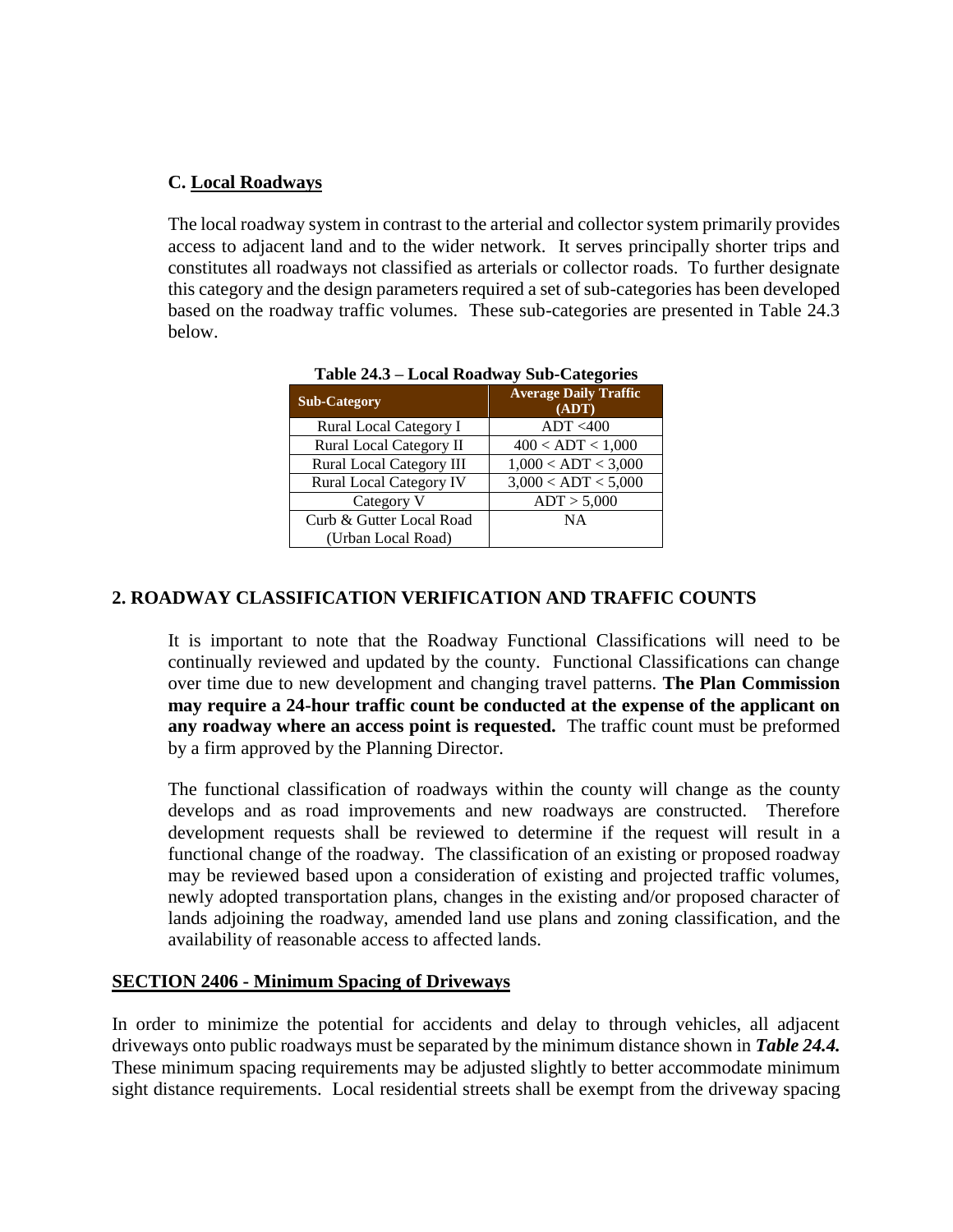listed below.

# **SECTION 2408 - Minimum Corner Clearance of Driveways from Intersecting Streets**

# *Table 24.3 – Local Roadway Sub-Categories*

The locations of driveways adjacent to intersecting streets shall conform to the minimum corner clearances provided in *Table 24.4.*

| <b>ITEM A</b>                  |                        |                  |       |  |  |
|--------------------------------|------------------------|------------------|-------|--|--|
| Type of<br><b>Intersection</b> | <i><b>Arterial</b></i> | <b>Collector</b> | Local |  |  |
| Signalized                     | 230 <sup>'</sup>       | 175'             | 50'   |  |  |
| Non-Signalized                 | 115'                   | 75'              | 50'   |  |  |

| <b>ITEM B</b>      |                                            |                  |     |  |  |
|--------------------|--------------------------------------------|------------------|-----|--|--|
| <b>Speed Limit</b> | <i>Collector</i><br><i><b>Arterial</b></i> |                  |     |  |  |
| $<$ 40 MPH         | 275'                                       | 185'             | N/A |  |  |
| $>40$ MPH          | 275'                                       | 230 <sup>'</sup> | N/A |  |  |



Distances shall be measured from edge of pavement

# **SECTION 2410 – Minimum Sight Distances**

All driveways and intersecting roadways for Residential use shall be designed and located so that the minimum sight distances as shown in *Table 24.5* are provided. The sight distance for speeds not located on the chart should be computed by dividing the speed limit by five (5) and multiplying that number by 35 feet  $[(speed limit / 5) 35]$ .

All driveways and intersecting roadways for Commercial use shall be designed and located so that the minimum sight distances as shown in *Table 24.5* are provided. The sight distance for speeds not located on the chart should be computed by dividing the speed limit by five (5) and multiplying that number by 50 feet  $[(speed limit / 5) 50]$ .

State Roads must receive an access permit from the Indiana Department of Transportation and meet their standard for sight distance. The sight distances shall be applied as demonstrated by Figure 24.1

The Decatur County Highway Department can grant a 20% variance of the required sight distance if the street is: minimally traveled, located on a dead end street, contains little or no development, or is a gravel road.

Operating Speed 25 30 35 40 45 50 55 60 65 Residential | 175 | 210 | 245 | 280 | 315 | 350 | 385 | 420 | 455 Commercial 250 300 350 400 450 500 550 600 550

*Table 24.5 – Minimum Sight Distance Requirements*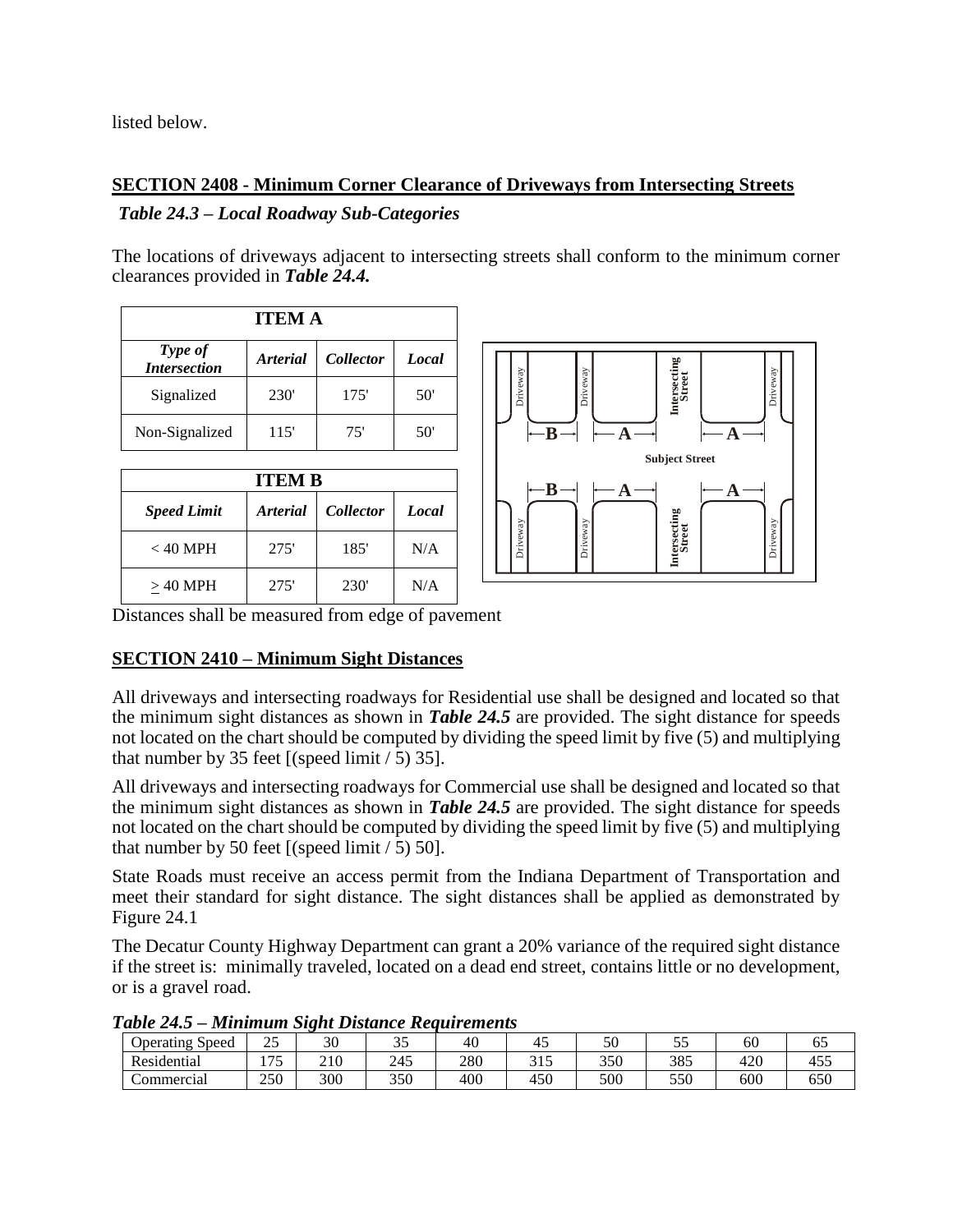

# **SECTION 2412 - Sight Triangle**

In addition to the design and location of new access points with adequate sight distance, an adequate sight triangle shall also be maintained. Sight triangles are areas clear of visual obstruction to allow for the safe egress of vehicles from an access point, including an intersecting street onto a roadway. Sight triangles shall conform to the distances detailed in *Figure 24.1*.

# **SECTION 2414 - Provisions for Maintaining the Level of Service of the Roadway**

The Plan Commission may require that all traffic requiring access to and from a development shall operate in such a manner as to not adversely affect the level of service of the roadway. Provisions for the present or future construction of a frontage road restriction or channelization of turning movements or other improvements may be required, as a condition of approval, in order to maintain the level of service of any adjacent roadway.

# **SECTION 2416 - Number and Location of Access Points**

A driveway permit shall be obtained from the State or County for the road that is to be accessed. Each existing tract of land is entitled to one access point provided that its location and design fulfill, as a minimum, the requirements of these regulations including the following: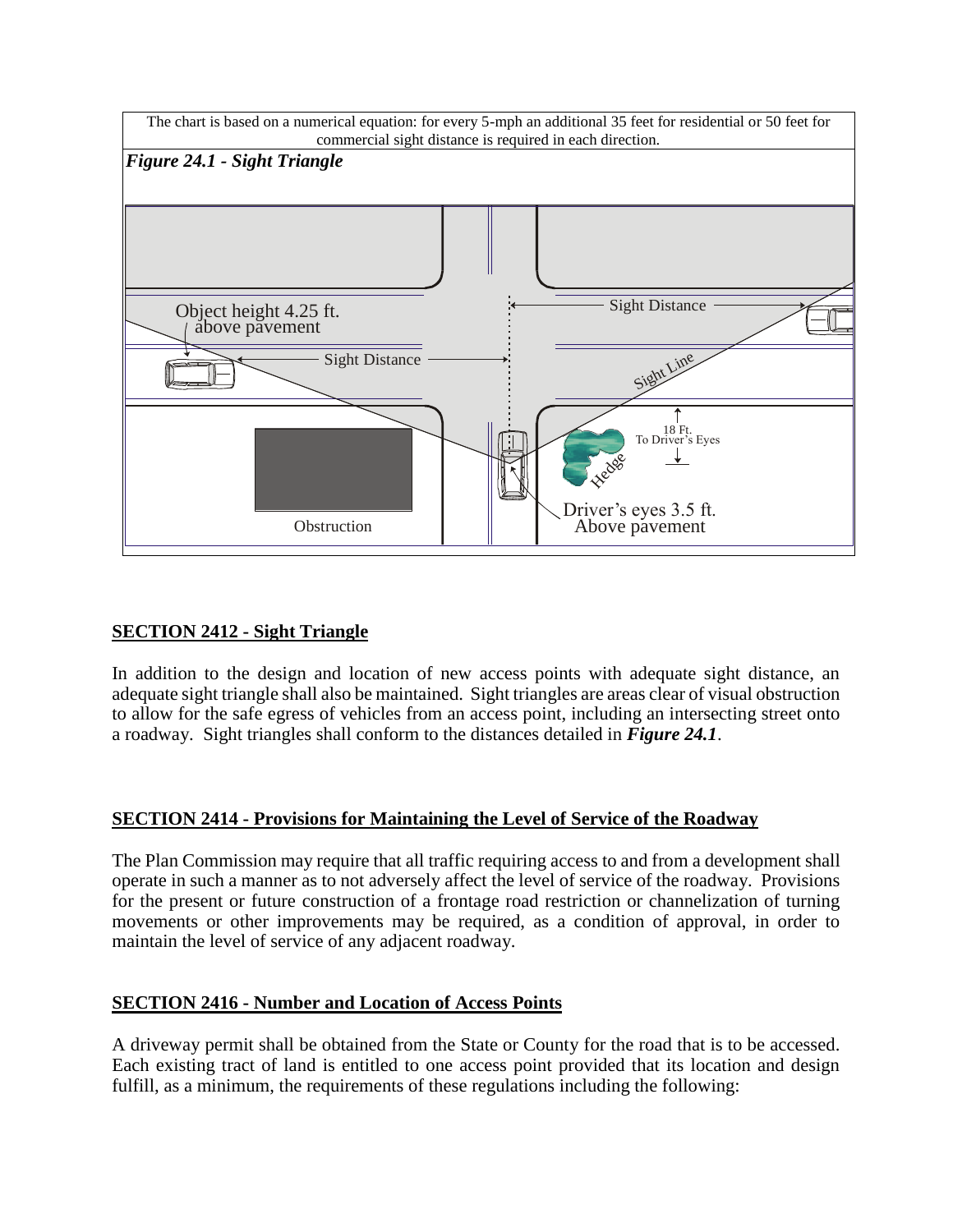- 1. Where an undeveloped parcel adjoins another undeveloped parcel on a collector or an arterial roadway, access points shall be located along common property lines of such parcels, providing the potential access meets other applicable portions of these regulations. When the second undeveloped parcel is developed, it shall utilize the common access. Where access is provided along common property lines, an easement granting common access shall be provided. In addition, such access easements shall be of sufficient depth to provide adequate stacking distance for vehicles entering the access point from a public street, and shall also provide for dedication of right-of-way if the access should ever be developed into a public street.
- 2. Where the frontage of a tract of land is greater than 500 feet, an additional access point is permitted for each additional 500 feet of frontage, provided all access points are otherwise in compliance with all applicable sections of these regulations.
- 3. If a property has frontage on more than one street, access will be permitted only on those street frontages where standards contained in this ordinance and all other regulations can be met.
- 4. If a property cannot be served by any access point meeting these standards, the Plan Commission will designate one or more access point(s) based on traffic safety, operational needs, and conformance to as much of the requirements of these regulations as possible.

### **SECTION 2418 - Coordination of Access Points**

Access points on opposite sides of roadways shall be located opposite each other. If not so located, turning movement restrictions may be imposed as determined necessary by the Plan Commission. In addition, in order to maximize the efficient utilization of access points, access drives shall be designed, located, and constructed in a manner to provide and make possible the coordination of access with and between adjacent properties developed (present or future) for similar or compatible uses. As a condition of approval for construction, use, or reuse of any access point, the Plan Commission may require that unobstructed and unencumbered access, in accordance with the provisions of this ordinance, be provided from any such access point to adjacent properties if the uses are similar or compatible and such connection is physically possible.

### **SECTION 2420 - Change in Property Use**

Whenever the use of a parcel of land changes, or two or more parcels of land are assembled under one purpose, plan, entity, or usage, the existing access permit(s) shall become void. The Plan Commission may require the reconstruction, relocation, or closure of the access point(s), based on the new property use. Any such new or re-authorized access point must be in compliance with all applicable sections of this regulation, and may require the submission of a traffic study in accordance with Section 2448 of this ordinance.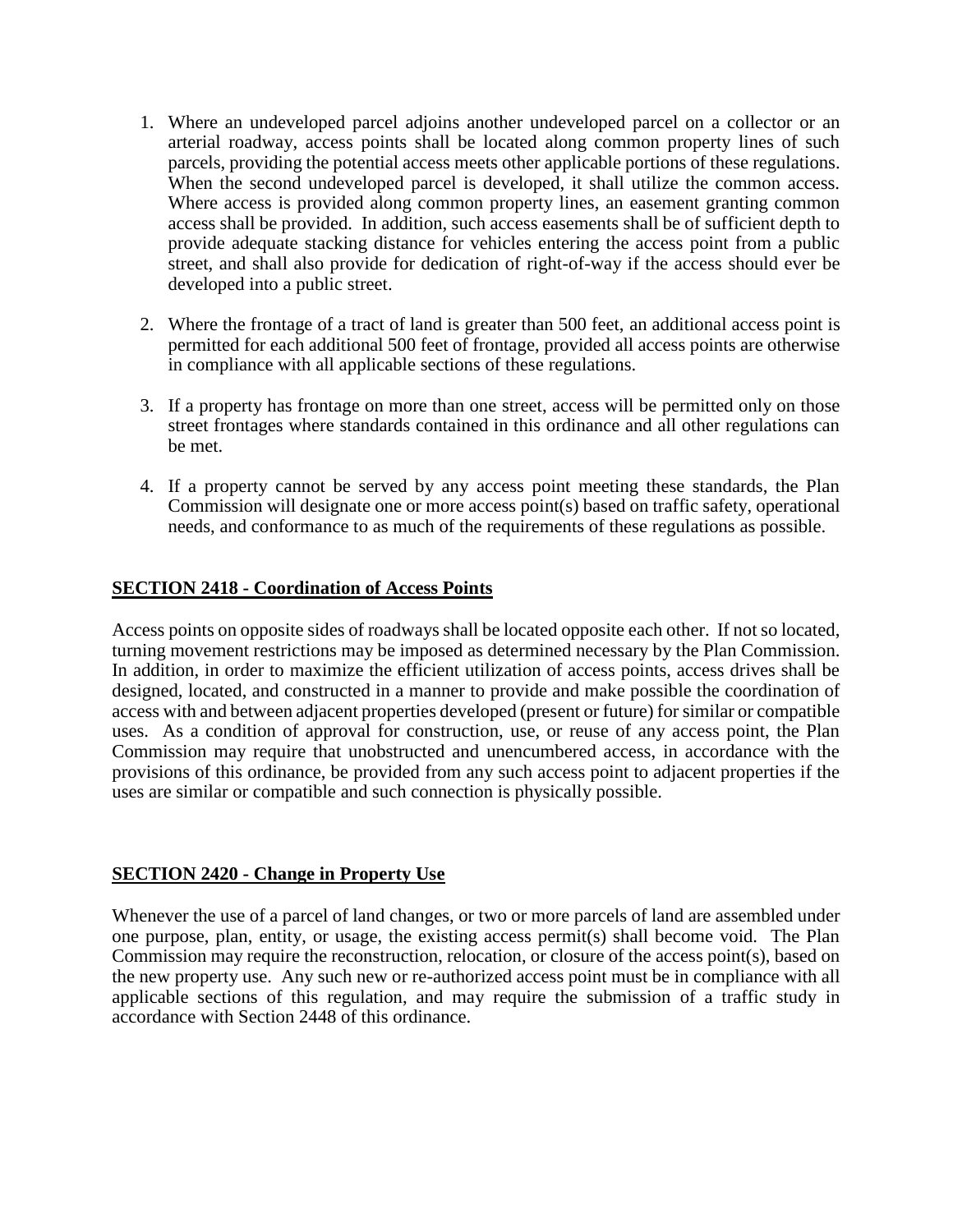# **SECTION 2422 - Existing Access**

Existing access points, even if not in use, may not be relocated, altered, or developed without approval of the Plan Commission.

### **SECTION 2424 - Temporary Access Points**

Any access point that does not comply with one or more sections of this regulation may be designated as "Temporary" upon approval by the Plan Commission. Any access point so designated may be terminated, reduced, limited to certain turning movements, or caused to be relocated by the Plan Commission at such time as the particular use served by an access point changes and/or the property is otherwise provided an alternate means of access via a frontage road, an intersecting street, or a shared common driveway. In all cases where said access points are classified as "temporary", such designation shall be duly noted on the plan submitted for approval and also recorded as a Certificate of Land Use Restriction at the Decatur County Recorder's Office with the expiration date noted. A driveway permit shall be obtained from the State or County for whichever road is to be accessed.

# **SECTION 2426 – Restriction of Turning Movements**

Where necessary for the safe and efficient movement of traffic, the Plan Commission may require access points to provide for only limited turning movements (see *Figure 24.2*). Access points with restricted turning movements must still meet requirements for number and location of access points as specified in these regulations.



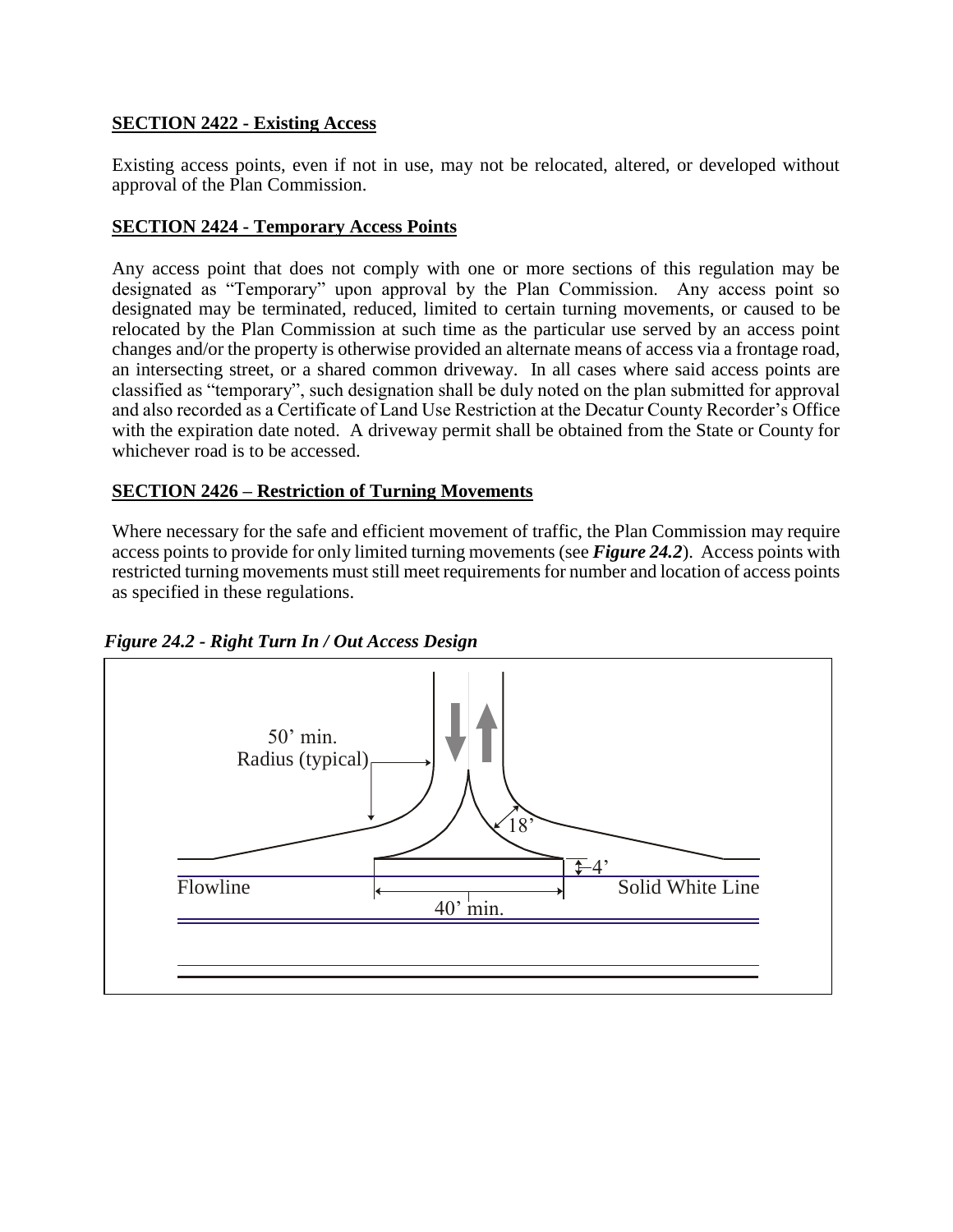# **SECTION 2428 - Construction Access Points**

Construction access may be granted to undeveloped property prior to development of a site plan if access is needed for construction or preliminary site access. Construction accesses are subject to removal, relocation, or redesign after final site plan approval.

# **SECTION 2430 - Driveway Design**

The design of driveway width, angle, grade, and curb radii shall comply with the provisions of this section. *Figure 24.3* and *Figure 24.4* presents the required dimensions and detail for driveway design based or rural or urban conditions. These dimensions shall be adjusted upward as necessary to accommodate design vehicles. If center-channelizing islands are used in a 2-way driveway, clearance widths of 1.5 to 2 feet should be added on both sides of the center island.

Τ

٦

| <b>DIMENSION</b>                                               |         | <b>URBAN</b>                                                                                                                                                                                                                                                                                                                                                                                                                                                                                                                                                                                                                                    |        | <b>RURAL</b> |        |        |        |
|----------------------------------------------------------------|---------|-------------------------------------------------------------------------------------------------------------------------------------------------------------------------------------------------------------------------------------------------------------------------------------------------------------------------------------------------------------------------------------------------------------------------------------------------------------------------------------------------------------------------------------------------------------------------------------------------------------------------------------------------|--------|--------------|--------|--------|--------|
|                                                                |         | Res.                                                                                                                                                                                                                                                                                                                                                                                                                                                                                                                                                                                                                                            | Bus.   | Manuf.       | Res.   | Bus.   | Manuf. |
| Width $(W)^{1}$                                                | Minimum | 10 ft.                                                                                                                                                                                                                                                                                                                                                                                                                                                                                                                                                                                                                                          | 15 ft. | 20 ft.       | 10 ft. | 15 ft. | 20 ft. |
|                                                                | Maximum | 30 ft.                                                                                                                                                                                                                                                                                                                                                                                                                                                                                                                                                                                                                                          | 35 ft. | 40 ft.       | 30 ft. | 40 ft. | 40 ft. |
| <b>Right Turn Radius</b> $(\mathbf{R})^2$                      | Minimum | 5 ft.                                                                                                                                                                                                                                                                                                                                                                                                                                                                                                                                                                                                                                           | 10 ft. | 15 ft.       | 10 ft. | 15 ft. | 25 ft. |
|                                                                | Maximum | 15 ft.                                                                                                                                                                                                                                                                                                                                                                                                                                                                                                                                                                                                                                          | 20 ft. | 25 ft.       | 25 ft. | 50 ft. | 50 ft. |
| Angle $(A)^3$                                                  |         | 45 ft.                                                                                                                                                                                                                                                                                                                                                                                                                                                                                                                                                                                                                                          | 45 ft. | 45 ft.       | 45 ft. | 45 ft. | 45 ft. |
| Ж<br>Curb<br>R<br>R<br>Ł<br>If Island Is 50 s.f.<br>Or Greater |         | 1. The minimum width of commercial driveways<br>is intended to apply to one-way operation. In<br>high pedestrian areas, the maximum basic<br>width should be 30 feet.<br>2. On the side of a driveway exposed to entry or<br>exit by right-turning vehicles. In high<br>pedestrian areas, the radii should be half the<br>values shown. The maximum radii for major<br>generator driveways can be higher than the<br>values shown.<br>3. Minimum acute angle measured from edge<br>of pavement, and generally based on one-way<br>operation. For two-way driveways, and in<br>high pedestrian areas, the minimum angle<br>should be 70 degrees. |        |              |        |        |        |

*Figure 24.3 and 24.4 - Recommended Basic Driveway Dimension Guidelines* 

 $\overline{\phantom{a}}$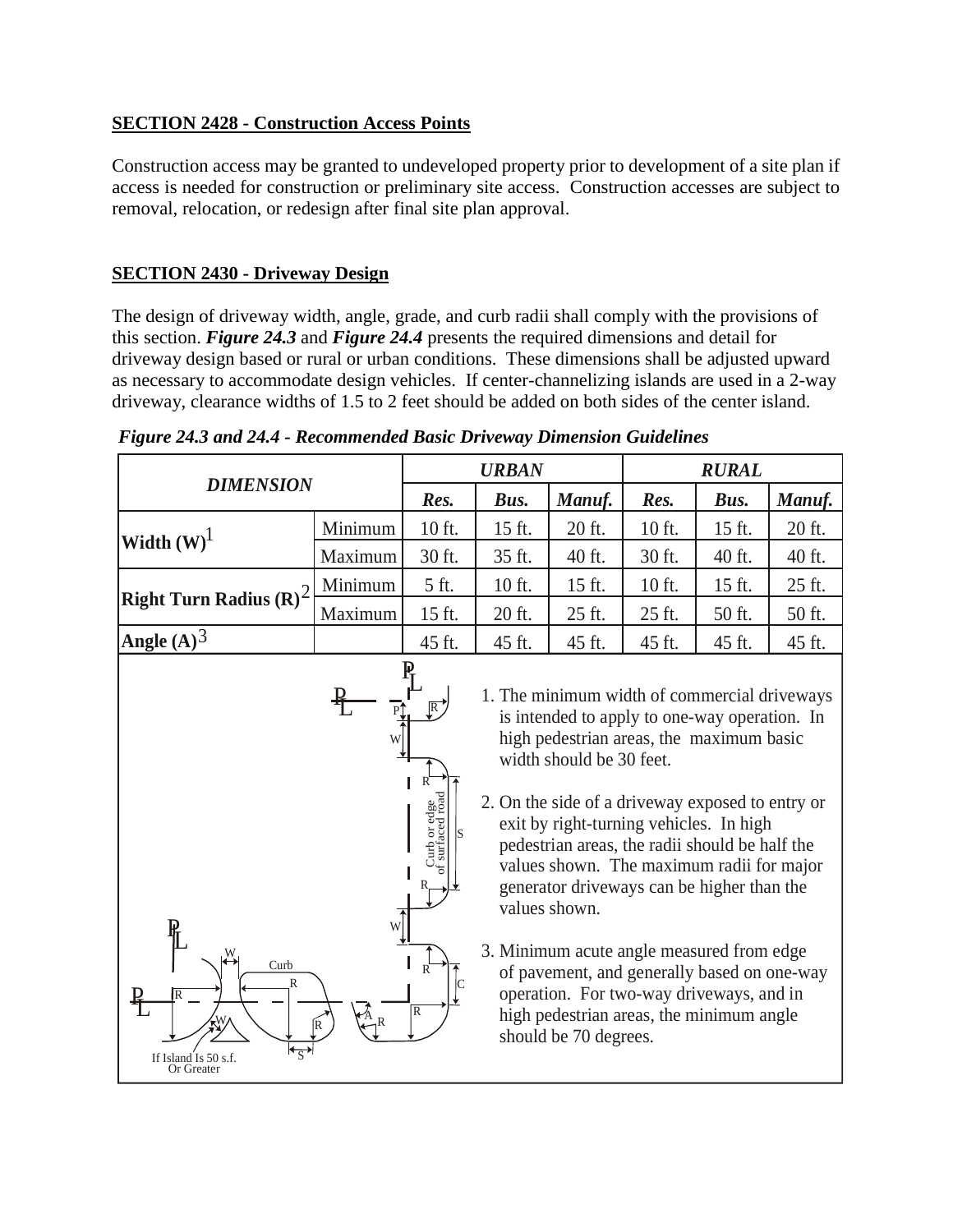

*Figure 24.5 - Recommended Driveway Grades*



# **SECTION 2432 - Driveway Grades**

In high traffic areas the grade of a driveway should reflect the design illustrated in *Figure 24.5*. Existing curbing should be completely removed to insure a safe and efficient access to the development. Where drainage of water flowing onto a roadway is anticipated, a trench drain shall be installed as part of the driveway, *Figure 24.5* indicates recommended driveway grades. The value of G1 is limited by shoulder slopes and the presence of a sidewalk. In general G1 should not exceed 8% and the change in grade between the driveway grade and street cross-slope should not exceed 10%. Driveway grades, G2 should not exceed 15% for residential driveways and 8% for commercial or industrial driveways. A level "landing" area should be provided at the approach to the roadway. However, the effect of a vertical curve on sight distances should also be considered. Concrete sidewalk sections are to be provided through curb cuts where existing sidewalks exist or are required.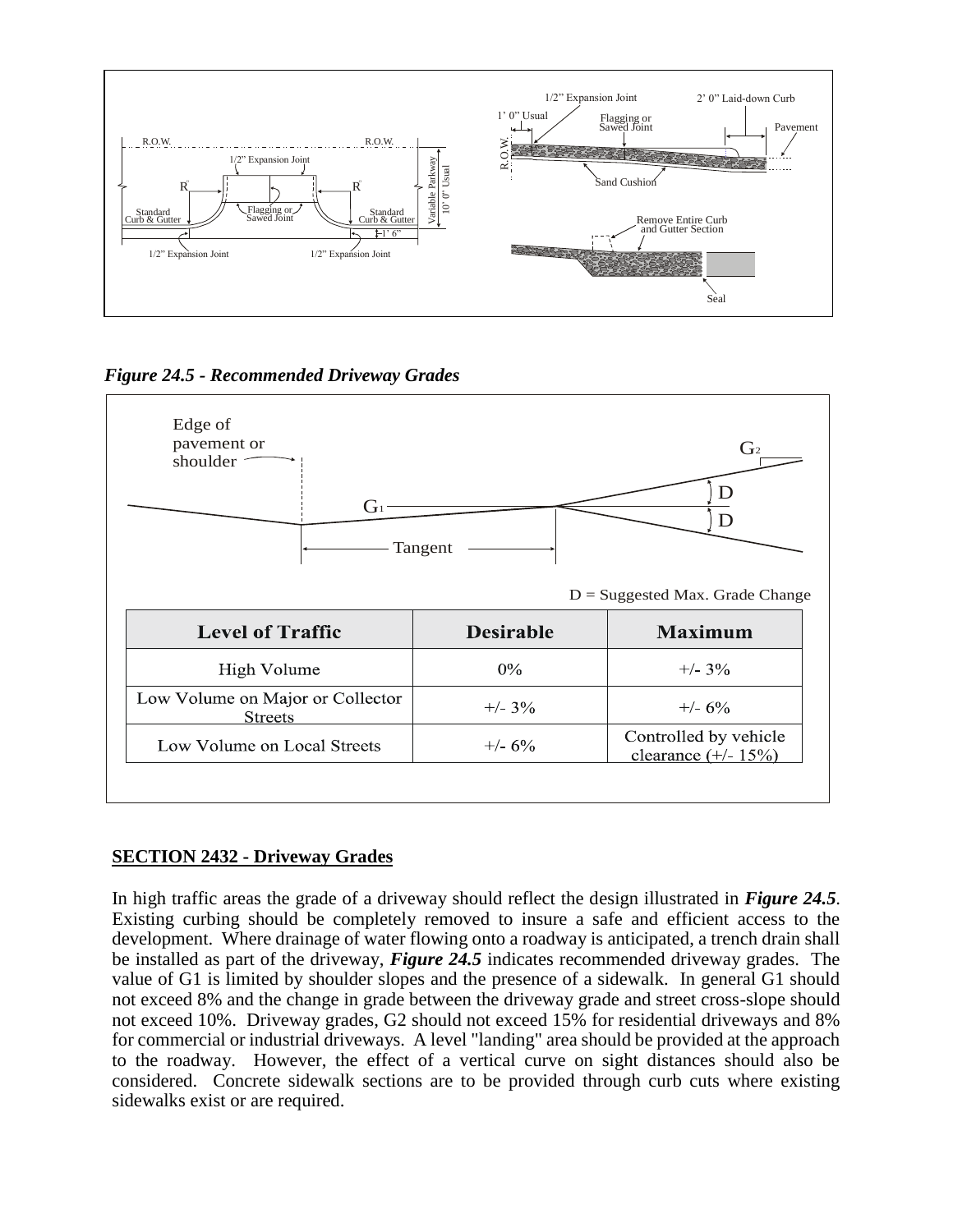# **SECTION 2434 - Vehicle Storage/Circulation**

No access will be approved for parking or loading areas that require backing maneuvers in a public street right-of-way except for single-family, duplex or townhouse residential uses on local streets. Any parking facility must have full internal vehicular circulation and storage. Vehicular circulation must be located completely within the property. In addition, each portion of the development must have access to all other portions without using the adjacent street system. Where a proposed development includes a truck loading operation, adequate space must be provided such that all truck maneuvering is performed off street, except as permitted by Article 21 Section 2170.

Adequate stacking capacity must be provided for both inbound and outbound vehicles to facilitate safe movement. Inbound vehicle storage areas must be of sufficient size to ensure that vehicles will not obstruct the adjacent street, sidewalk, or circulation within the development. Outbound vehicle storage areas must be provided to eliminate backup and delay of vehicles within the development.

# **SECTION 2436 - Spacing Restrictions for Signalized Access Points**

Access points shall be designed such that those which will warrant signalization shall be spaced a minimum distance of one quarter mile apart. The location and design of the signalized access points shall be determined by a traffic engineering study, as detailed in Section 2448, prepared by the developer and subject to the approval of the Planning Department. If the installation of a traffic signal is approved, the developer may be responsible for the cost of purchasing, installing operating, and maintaining the signal equipment.

# **SECTION 2438 - Provision of Exclusive Turning Lanes and Deceleration Lanes**

At those access points where vehicles turning to and from the roadway will affect the capacity of the roadway, the developer shall dedicate sufficient right-of-way and construct turning lanes or deceleration lanes as necessary to maintain the capacity of the roadway. If the roadway in question has bike lanes, the developer shall also include adequate right-of-way for the bike lane and continue the bike lane through the access point.

# **SECTION 2440 - Provision of Frontage Roads**

The Plan Commission may require the use of frontage roads to provide access to property adjacent to arterial and collector roadways. The landowner/developer may be required to construct the frontage road to the side and/or rear property lines or reserve sufficient right-of-way to allow future construction of such road.

As adjacent property develops, the landowner/developer shall be required to interconnect the individual portions of frontage roads as appropriate. Access to the roadway via an intersecting street or a common driveway may be required if the use of a frontage road is not feasible, as may be the case in the interconnecting of parking lots.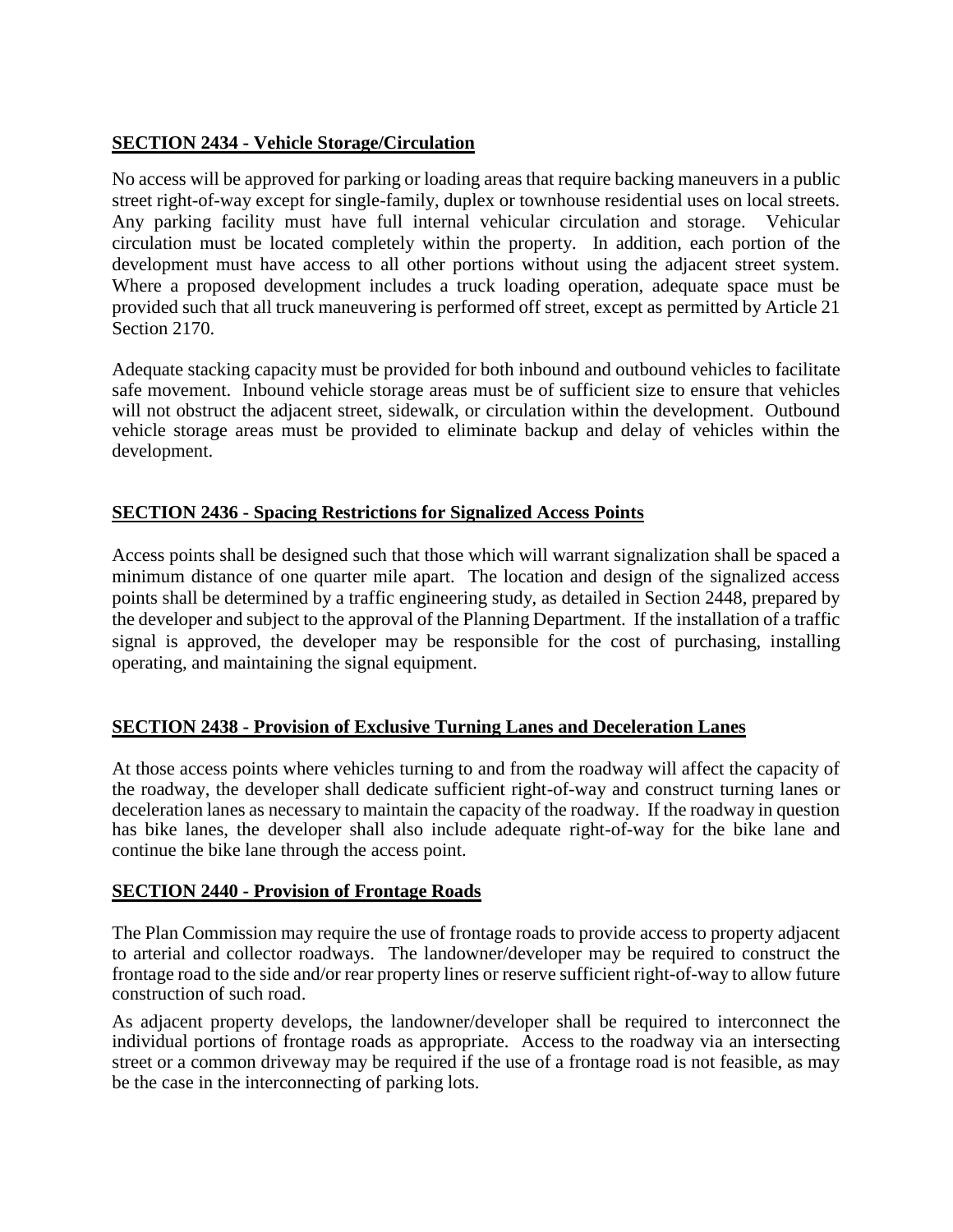# **SECTION 2442 - Approval of Access Points Along State-Maintained Routes**

A copy of the plans for all access points to be constructed along a state-maintained or controlled route shall be submitted to the Indiana Department of Transportation (INDOT) for review and approval at the same time as plans are submitted to the Plan Commission. Permission for the construction of access points along state-maintained roadways is subject to the approval of plans by both the local and state agencies. If any requirements within this Article are less restrictive or in conflict with INDOT requirements, then the INDOT requirements shall be followed. In situations where the requirements of this Article or Ordinance are more restrictive than INDOT requirements then the more restrictive standards shall apply if permitted by State Law.

# **SECTION 2444 - Approval of Access Points**

All access to roadways for development purposes requires zoning permit, site plan or subdivision approval from the Plan Commission and the Decatur County Highway Department, Indiana Department of Transportation, or agency with appropriate jurisdiction. Access to collector and arterial roadways will only be permitted if no other reasonable access is possible. The Plan Commission will review plans for development to verify compliance with these regulations at the earliest practical stage of application review.

# **SECTION 2446 – Waiver of Requirements**

The Plan Commission may reasonably waive or modify, with conditions, the requirements of this Article, if it is determined that such action is warranted given the nature of an individual project and such action will serve to preserve the purpose and intent of these regulations.

### **SECTION 2448 - Traffic Studies**

Traffic studies may be required by the Plan Commission in order to assess the impact of a development proposal on the existing and/or planned street system. The primary responsibility for assessing the traffic impacts associated with a proposed development will rest with the developer, while the Plan Commission serves in a review capacity.

The traffic study will be the responsibility of the applicant and must be prepared by a professional individual or firm with adequate experience in Transportation Engineering and Planning. Upon submission of a draft traffic study, the Plan Commission will review the study data sources, methods, and findings. Comments will be provided in a written form. The applicant/developer will then have an opportunity to incorporate necessary revisions prior to submitting a final report. All studies must be approved by the Plan Commission before acceptance.

The applicant should be notified at the pre-application stage whether a traffic study will be required provided adequate information is available to the Plan Commission. If the proposed development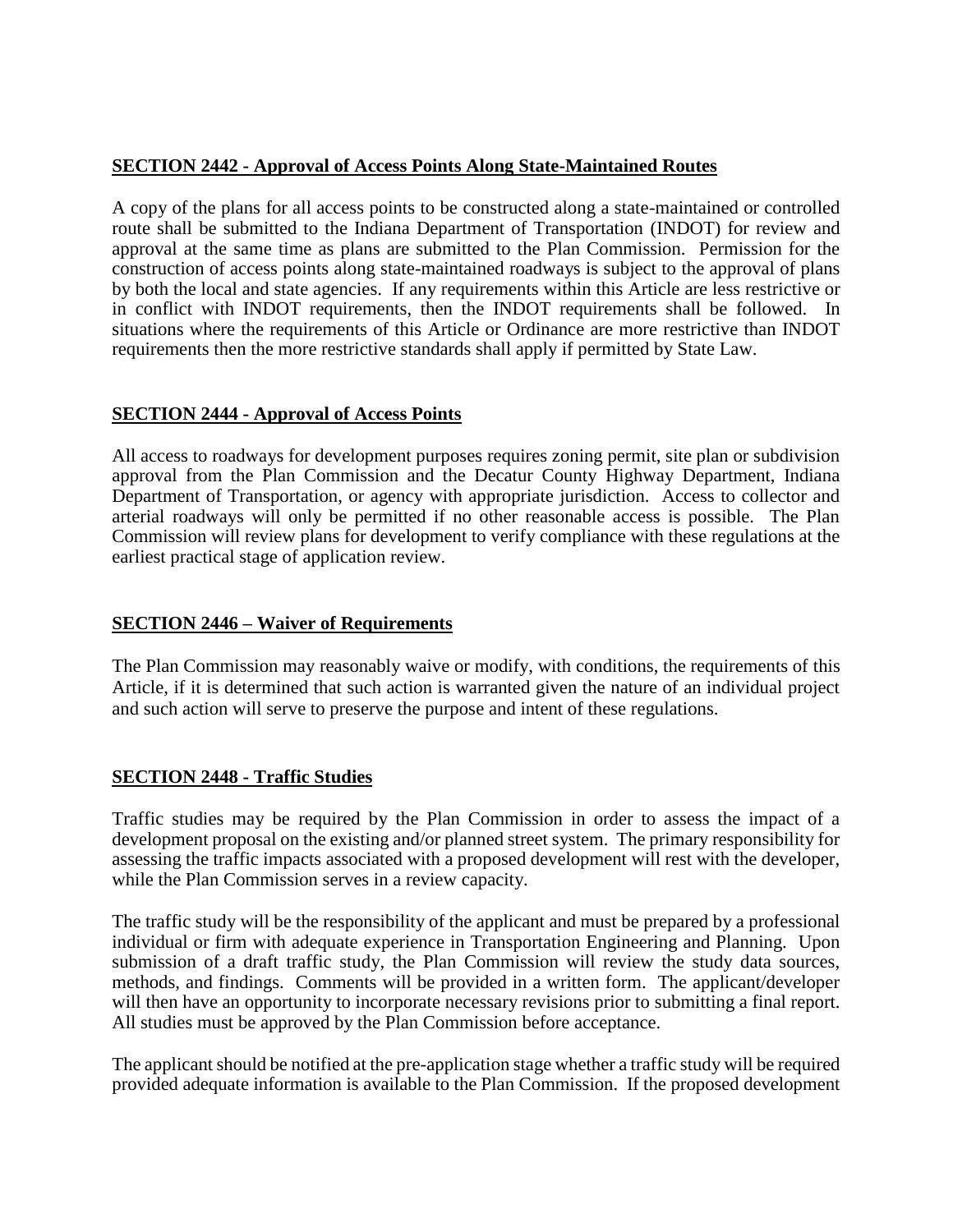appears to generate significant impact on the infrastructure, the applicant will be informed that a traffic study is required.

Transportation consultants are required to discuss projects with the Plan Commission prior to starting the study. Topics for possible discussion at such meetings will include trip generation, directional distribution of traffic, trip assignment, definition of the study area, intersections requiring critical lane analysis, methods for projecting build-out volume, and needs analysis of pedestrian/bicycle facilities. Specific requirements will vary dependent upon the specific site location being reviewed. No traffic study will be accepted unless the traffic study requirements of this regulation are met, and the applicant has a pre-application meeting with the Plan Commission.

In order to provide consistency and to facilitate Staff review of traffic studies, the format that is described in *Table 24.6*, shall be followed by transportation consultants in the preparation of such studies. The analysis shall be presented in a logical sequence with footnotes where appropriate. A detailed description of the content of a study is detailed in Traffic Access and Impact Studies for Site Development, published by the Institute of Transportation Engineers. The outline in *Table 24.6* was taken from that document, and indicates the information that shall be included in a transportation study.

# *Table 24.6 - Sample Table of Contents-Site Traffic Access Impact Study Report*

### **Traffic Study Format**

### **I. Introduction and Summary**

- A. Purpose of Report and Study Objectives
- B. Executive Summary
	- 1. Site location and study area
	- 2. Development description
	- 3. Principal findings
	- 4. Conclusions
	- 5. Recommendations
- C. Qualifications and experience of firm or individual(s) who prepared the study.

# **II. Proposed Development (Site and Nearby)**

- A. Off-site development
- B. Description of on-site development
	- 1. Land use and intensity
	- 2. Location
	- 3. Site plan
	- 4. Zoning
	- 5. Phasing and timing

### **Ill. Area Conditions**

A. Study Area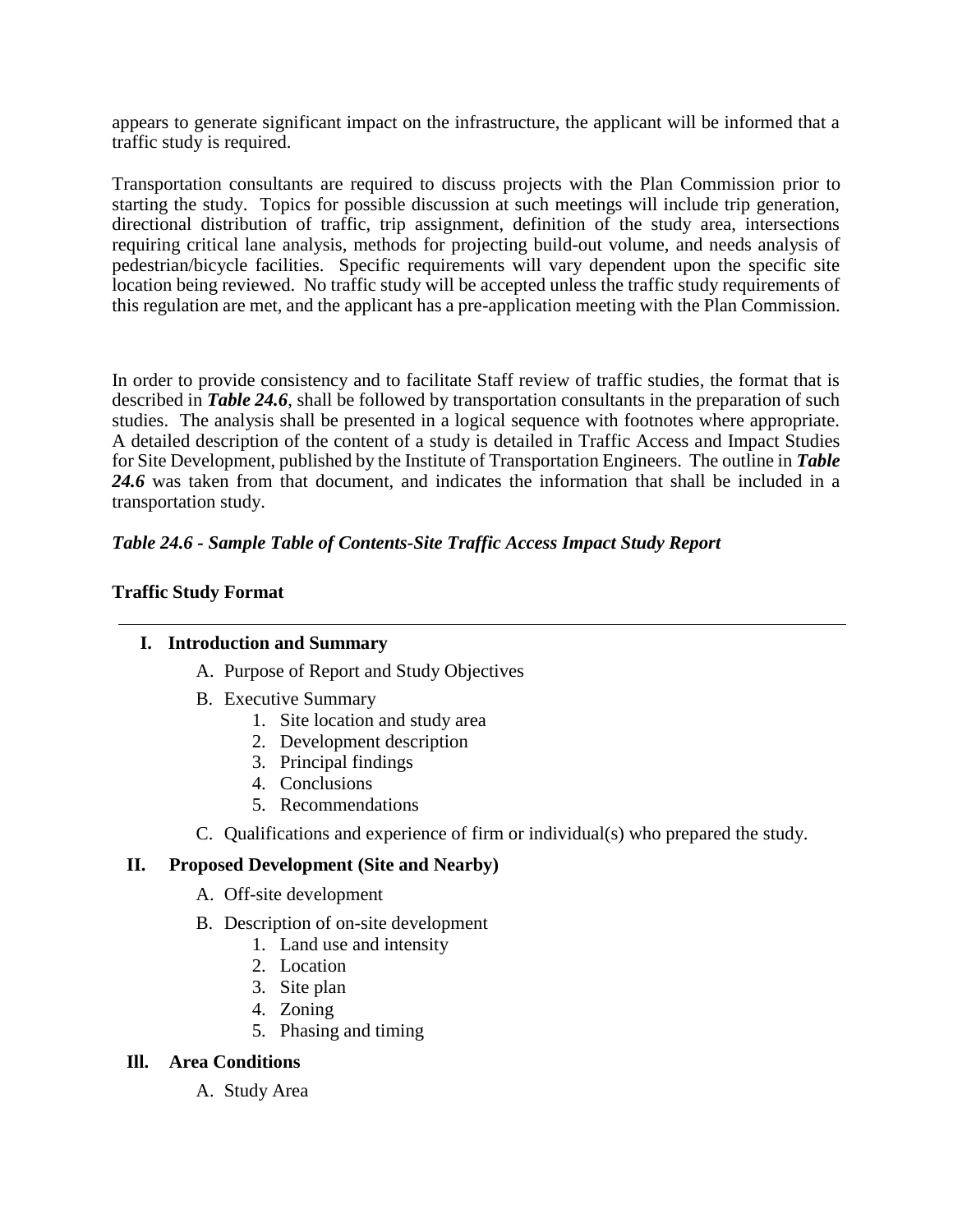- 1. Area of influence
- 2. Area of significant traffic impact (may also be part of Chapter IV)
- B. Study Area Land Use
	- 1. Existing land uses
	- 2. Existing zoning
	- 3. Anticipated future development
- C. Site Accessibility
	- 1. Area roadway system (a. Existing; b. Future)
	- 2. Traffic volumes and conditions
	- 3. Transit service and Pedestrian/Bicycle facilities
	- 4. Existing relevant transportation system management programs
	- 5. Other as applicable

# **IV. Projected Traffic**

- A. Site Traffic (each horizon year)
	- 1. Trip generation
	- 2. Trip distribution
	- 3. Modal split
	- 4. Trip assignment
- B. Through Traffic (each horizon year)
	- 1. Method of projections
	- 2. Trip generation
	- 3. Trip distribution
	- 4. Modal split
	- 5. Trip Assignment
- C. Total Traffic (each horizon year)

# **V. Traffic Analysis**

- A. Site Access
- B. Capacity and Level of Service
- C. Critical Lane Analysis
- D. Traffic Safety
- E. Traffic Signals
- F. Vehicle~Bicycle1Pedestnan Circulation and Parking

# **VI. Improvement Analysis**

- A. Improvements to accommodate base traffic
- B. Additional improvements to accommodate site traffic
- C. Alternative improvements
- D. Status of improvements already funded programmed $<sub>1</sub>$  or planned</sub>
- E. Evaluation

# **VII. Findings**

- A. Site accessibility
- B. Traffic impacts
- C. Need for any improvements